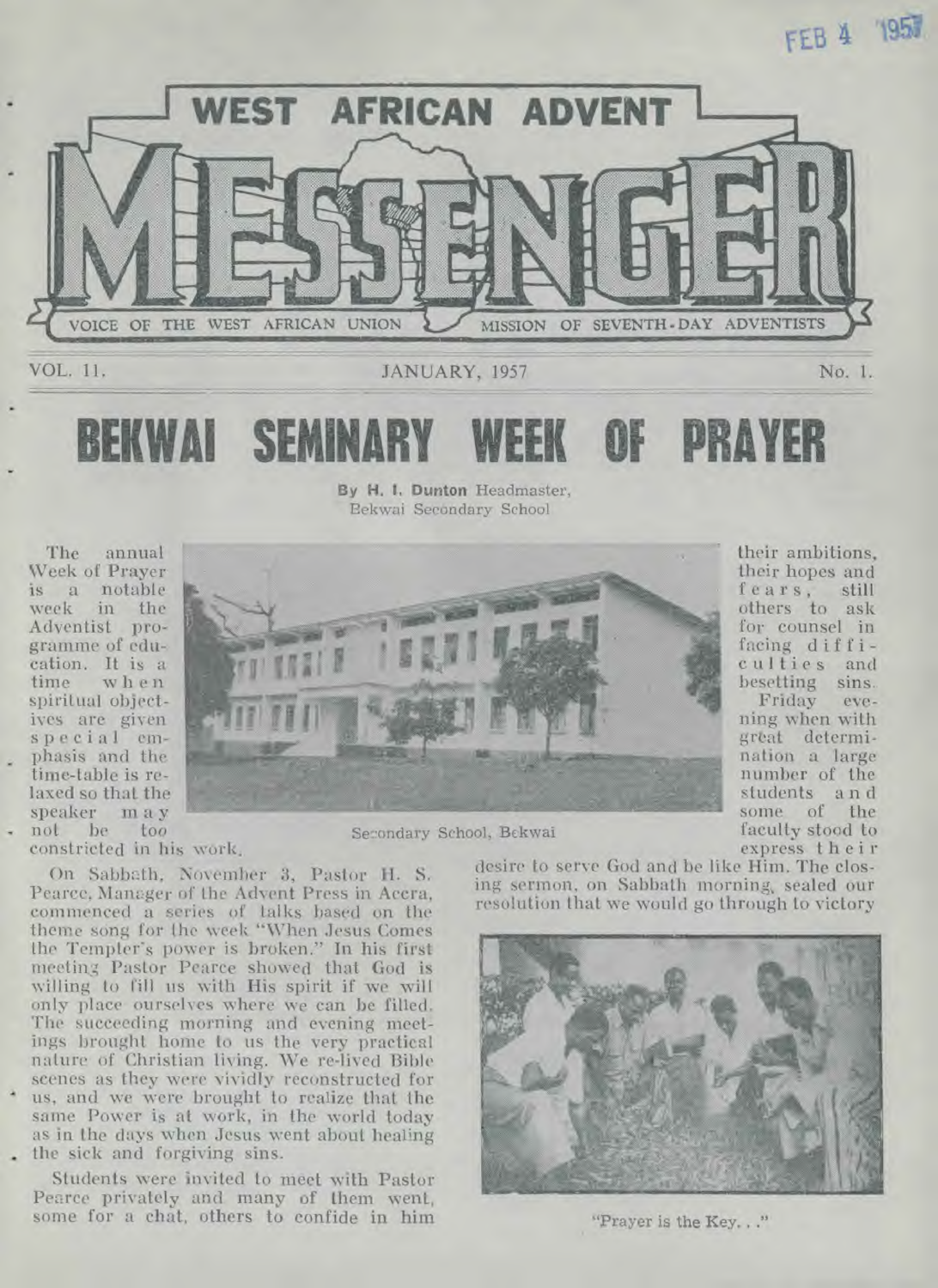and fulfil God's purpose for us. Pastor Pearce has returned to Accra, but the songs he taught us are still on the lips of the students and we believe that the message of God still remains in their hearts, preparing them for the day of final victory.

1".1!".11.11".11,41.11",11.11..W.1.11"'11. .11.11"' "11. il"

### **Evangelism In The City of Lagos**

### **By G. A. Solademi** Evangelist, West Nigerian Mission

Though many small efforts have in the past been held in the city of Lagos, the Union recently planned to have Pastor C.D. Henri come to Lagos for city evangelism. About two months ago, Pastor Henri came to start his work.

The West Nigerian Mission of Seventh-day Adventists arranged to have three Evangelists assist him in his work. Mr. J.E. Adewoye, Lagos District Leader; Mr. J.D. Owolabi, an evangelist in the Ibadan District and Mr. G.A. Solademi, one of the youngest evangelists in the field who came all the way from Okitipupa district, assembled at Lagos. On the 22nd of September, handbills were distributed and posters were put up inviting the people of Lagos to attend the meeting.

On the evening of 23rd September (Sunday night) the attention of the Lagosians was directed to Lisabi Hall where they might listen to Pastor C.D. Henri the American Evangelist. The Subject for the night was "What is Coming Tomorrow? You Can Face the Future Unafraid." The people were interested and happy because they were told that there would be meetings four nights a week. The attendance for the night was over 250.

Right from the beginning of the meetings, our church members, teachers, the church elder and the treasurer joined hands to make our effort a success. The attendance grew every night. Just as the effort began the work of house to house visitation was also started.

When the Sabbath Truth was presented, and the Decision Cards were passed around 50 people signed to keep the Sabbath. Many people took their cards home to think and pray about it. The second night, after the Sabbath presentation, eighteen more people signed their cards.

Dear brothers and sisters of West Africa, we the members and workers at Lagos need your help in personal and public prayers. Please remember us when you pray.

# **Writing For The Messenger**

**The Editor** 

As we understand it, the purpose of this journal is to keep the entire West African Union field informed concerning the progress of the work of God in this Union and in each field and institution and to help to bind the Adventist Church in all West Africa together in common objectives, a spirit of fellowship and in loyal united achievement. To accomplish this purpose the Editor needs your help very much, We invite especially all our workers to send in material.

What kind of material do we want? First of all we need many brief news notes, giving names, places, dates and events. These should be very brief, ordinarily 25 to 75 words each. We also need short articles describing interesting and encouraging experiences. Baptisms, Evangelistic efforts, Lay Evangelistic efforts, rallies of various kinds, ingathering and colporteur experiences make excellent material. When you write these up be brief, direct and avoid moralizing or preaching a sermon. Give the facts, simply and accurately. If you have found a new or better way to do evangelism or an effective method in leading the churches, write it up and send it in.

Here are a few simple suggestions for preparing your manuscript :-

- 1. Type it if possible, double space.
- 2. Leave good margins and space at the top of your sheet.
- 3. Articles should be kept short. Ordinarily we cannot use articles much longer than three double spaced typewritten sheets.
- 4. Use simple language and avoid flowery expressions.
- 5. Be sure your names and places are spelt correctly and that your facts are accurate.
- 6. Above all write and write often.

# **Thank You**

I wish to express my deep appreciation to the workers who have from time to time furnished articles for the "Messenger." Your contributions have helped greatly in making the paper one of interest to the field. With the  $\cdot$ December 1956 issue I have ended my work as editor and Pastor H.J. Welch has taken over for the time being and he too will greatly appreciate your contribution of articles of news or inspirational items which can be used in the paper. Again I say thank you and may God bless you all. Jesse O. Gibson.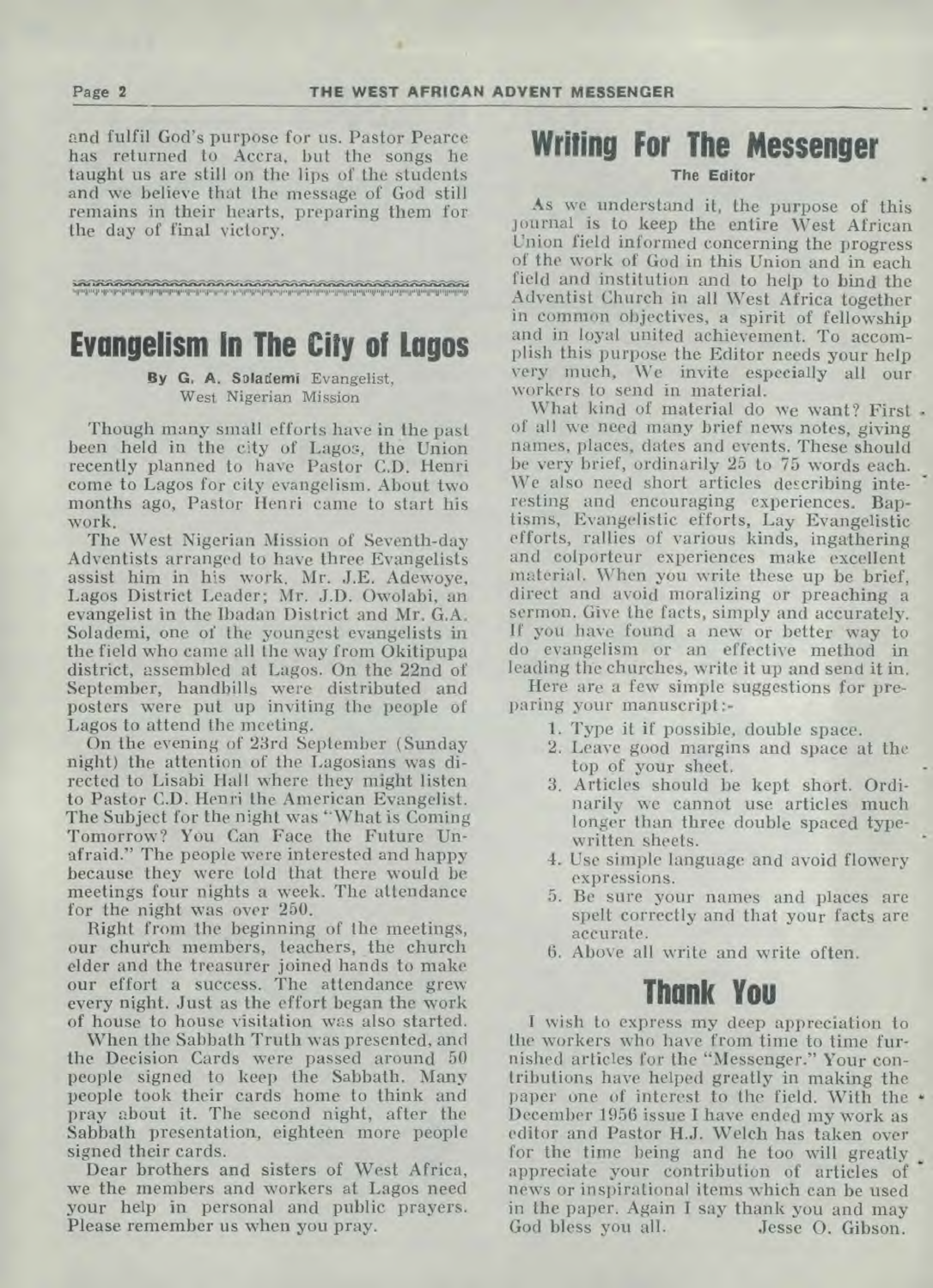## **M.V. To Have Special Membership Card**

By Howard J. **Welch**  Missionary Volunteer Secretary West African Union Mission

This New Year 1957 is a special year for Adventist youth for it marks the fiftieth anniversary (Golden Jubilee) of the Missionary Volunteer Society. In West Africa as in all the world a special drive is on to enroll every Adventist youth and junior in the Missionary Volunteer Society. A special Golden Jubilee • membership card has been prepared and is available to every member, either Junior or Senior, through the Mission M.V. Secretary. . These cards will be given only to Seventh-day Adventist juniors ( ages 10-15) or youth (ages 16-30) who are definitely enrolled for the year as members of the Missionary Volunteer Society. Members who are not connected with a church having an organized society may enroll through their District Leader or through the Mission M.V. Secretary.

Watch for further announcements of interest to all Missionary Volunteers.

0..3.11.41.\$.11.1191mtrIrInl•

### **August Effort**

By D. K. Asare, District Leader, Mampong District

The laymen in the Mampong District have the love of soul winning. These laymen are workers of many kinds; the tailors closed their workshops; the carpenters also closed down their work; the farmers stopped their farm work and all with one accord put their hands to the plough of soul winning.

Jesus spoke through Paul, the Apostle as found in Ephesians 4:11-13. "And he gave some, apostles; and some, prophets, and some, evangelists, and some, pastors and teachers; For the perfecting of the saints, for the work of the ministry for the edifying of the body of Christ : Till we all come in the unity of the Son of God, unto a perfect man, unto the measure of the stature of the fulness of Christ." Jesus the head of the church has given to every Christian some powers, and there is a work for each individual to fulfil. These • verses read that He has given various gifts to different Christians in order to fully equip

His people for the work of serving. In harmony with these texts we have Singing Bands, Laymen, Dorcas Society, Home

Missionary, Missionary Volunteers in our church and you would be happy to see them all with my only Evangelist, Joseph Anto, fully equipped by Christ for the work of serving. The singing bands with great joy sang through the streets of Blengo, about six miles from Mampong. The Dorcas Society, the Home Missionary and the Missionary Volunteers entered individual homes calling strong and weak, old and young to the meeting; so soon, we had an audience of over seventy for the first meeting, and the second day the laymen turned out in great numbers, so they were divided into two companies and half of them were sent to Obobeng to sow the seed there. An old fetish priestess renounced her former faith and gave herself to Christ. Young men brought their charms to be burnt. In twenty days fifty-three precious souls turned to Christ. We have thirty-three at Blengo and twenty at Obobeng. Thus we have two new stations opened.

Now these newly converted Christians need a place of worship. "What is to be done for them?" I asked the laymen. They at once wasted no time, took axes and cutlasses to bush and brought back sticks, and in ten days a Church building had been erected 20ft x 40ft, half roofed with thatches. The second village also has a building 15ft x 20ft nearly completed. Thus the lay preachers did excellent work and a very good example was given to the people, and the workers left the village amidst a great joy.

If we do not go to our neighbours to proclaim the gospel it will never be proclaimed. Christ is using our feet to carry His gospel to the doomed world. Christ is using our tongue to proclaim His gospel to the lost men. How can we fail Him?

### **MAKE YOUR M.V MEETING INTERESTING**

(Continued from page 7)

after a 15 minute devotional talk each member is encouraged to give a short witness for Christ. Ask each one to speak only two or three sentences; no long speeches.

7. Family night. Let one family lead out. 8. A programme on the Christian Home and Marriage Ideals.

9. A programme on vocations suitable for Adventist Youth.

10. A complete musical programme perhaps centering about well known church hymns.

11. A programme of reports from share your faith bands.

From the above you can see that the possibilities are unlimited.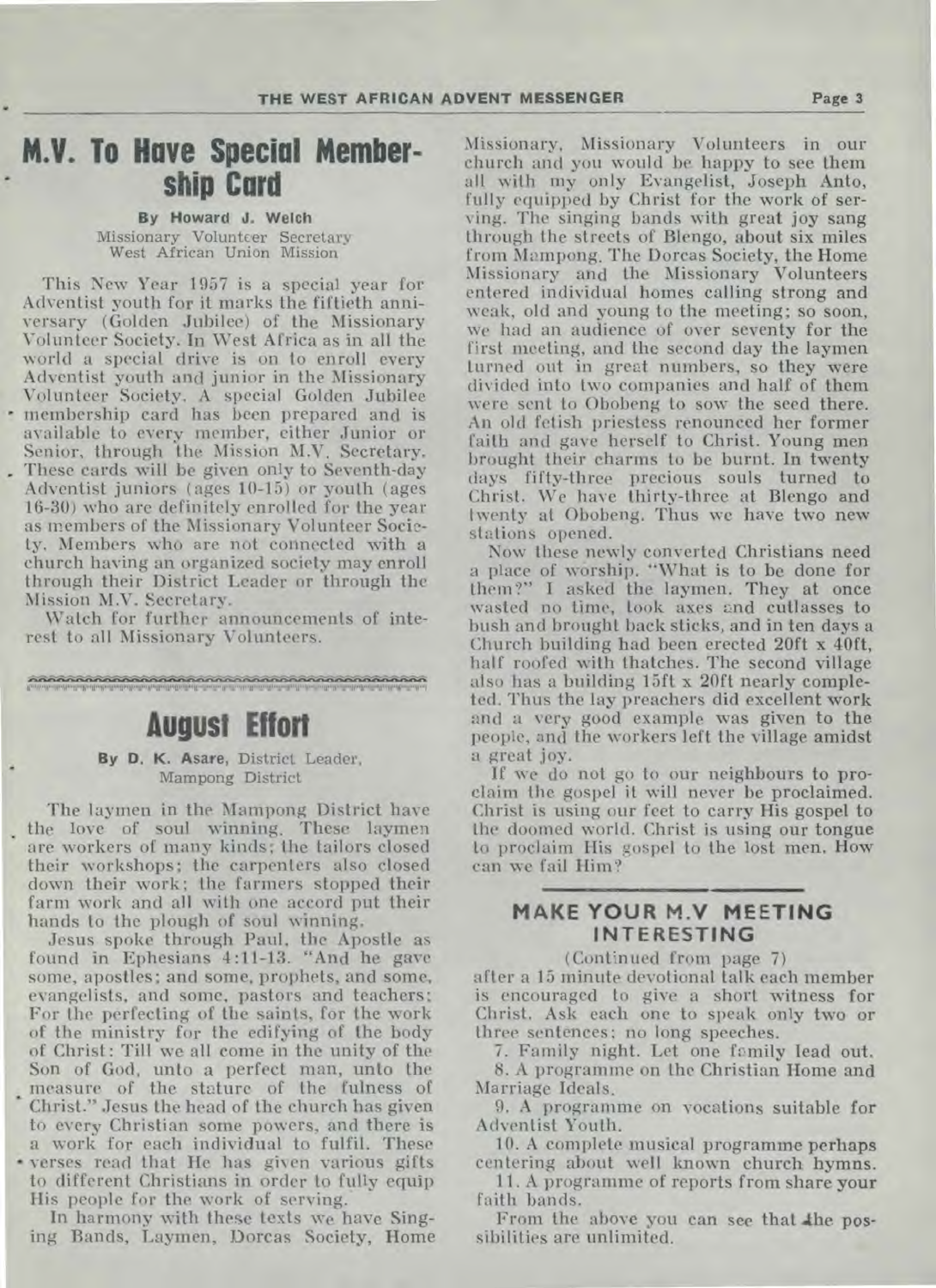Some questions have arisen in the Union about the appearance of women in public meetings in our churches at some places. The reason for the questions is because of the instruction given to the Corinthian Church as recorded in 1 Corinthians 14:34 35. "Let your women keep silence in the churches: for it it is not permitted unto them to speak; but they are commanded to be under obedience, as also saith the law. And if they will learn anything, let them ask their husbands at home: for it is a shame for women to speak in the Church."

Commentators differ widely in their conclusions from this instruction, and the Spirit of Prophecy is absolutely silent on the matter as far as I have been able to ascertain. Hence my feeling that no matter what comment I might make I will certainly be considered correct by some and in error by others.

There is no denominational pronouncement on the subject, though at times editors of our church papers have answered this question or related questions in the question columns. Therefore, I cannot hope to pass on to you any comment which in any way is to be considered a denominational position rather that which is presented here, represents my own personal opinions based upon such research as I have been able to carry out in my limited personal library.

There are a few principles of Biblical exegesis for resolving obscure and controverted texts, which are applicable, that it may be well to review and to apply them:

1. What is the thought conveyed in the original language?

2. A text is to be understood in the light of that which the author is discussing and must be related to that which precedes and follows.

3. Statements must be compared with other statements in the Bible made by the same author or other Bible writers.

4. A statement must be understood in the light of the backgrounds of the author and those to whom he is writing as to time, place, circumstances, customs, etc.

5. Examples of similar events which were approved or disapproved by the inspired writers.

Let us apply these principles to the problem in hand:

1, A study of the original of the word "speak" in the text before us (1 Corinthians 14:35 "for it is a shame for women to *speak*  in the church.") is most enlightening. The two Greek words most commonly conveying the thought which we in English express by



**By Ec Home** Mis: West Afric

the word *"Speak"* are *"Laleo"* and *"Lego."*  James Strong makes a clear distinction as to the usage.and meaning of these two words in his Greek-English Lexicon. Under the word *Lego* we find the following definition:- "Properly to lay forth i.e. (figuratively) relate (in words usually of systematic or set discourses; . . . . *.Laleo* means an extended or random harangue")

Another Greek-English Lexicon—by Thomas Sheldon Green defines *Laleo* as:- to make vocal utterances to babble, to talk. He defines *Lego*:- "To speak, make an address or specch." Liddell and Scott define *"Laleo" as :-* "To talk, prate, speak, converse."

In his comments, Rev. Prof. T. Croskery notes that the word in our text is taken from the original word "Laleo" and calls attention to the fact that it means "To talk, chatter, *babble"—Pulpit Commentary,* Vol. 48, page 41.

This being so we can see that the Apostle Paul was not here referring to something prepared and proper, but rather to the unnecessary chatter, babble and interruptions of a divine service which is bad enough when made, by men and even more reprehensible when made by women. All through the 13th and 14th chapter of 1 Corinthians the Apostle uses the word *"Lateo"* each time we read "speak". Undoubtedly, he has in mind that spontaneous speaking which is not the result of thought and preparation. Further support of this view is given in the words of the Apostle "If they will learn anything let them ask their husbands at home." Do not voice your disagreement with the speaker during the service it is not the place to question or cavil. Truly it is much better for us all to remember "the Lord is in His Holy Temple: let all the earth keep silence before Him." Habakuk 2:20 rather than to come to church and sit there and babble, and interrupt and raise foolish questions and carry on in such a way as to attract attention. In nearly every church we find some who will do so.

When in the house of God let us conduct ourselves with the best decorum possible. If you have something prepared, and the officers of the church call upon you to present it then by all means do so, but if not then "Study to be quiet," 1 Thessalonians 4:11.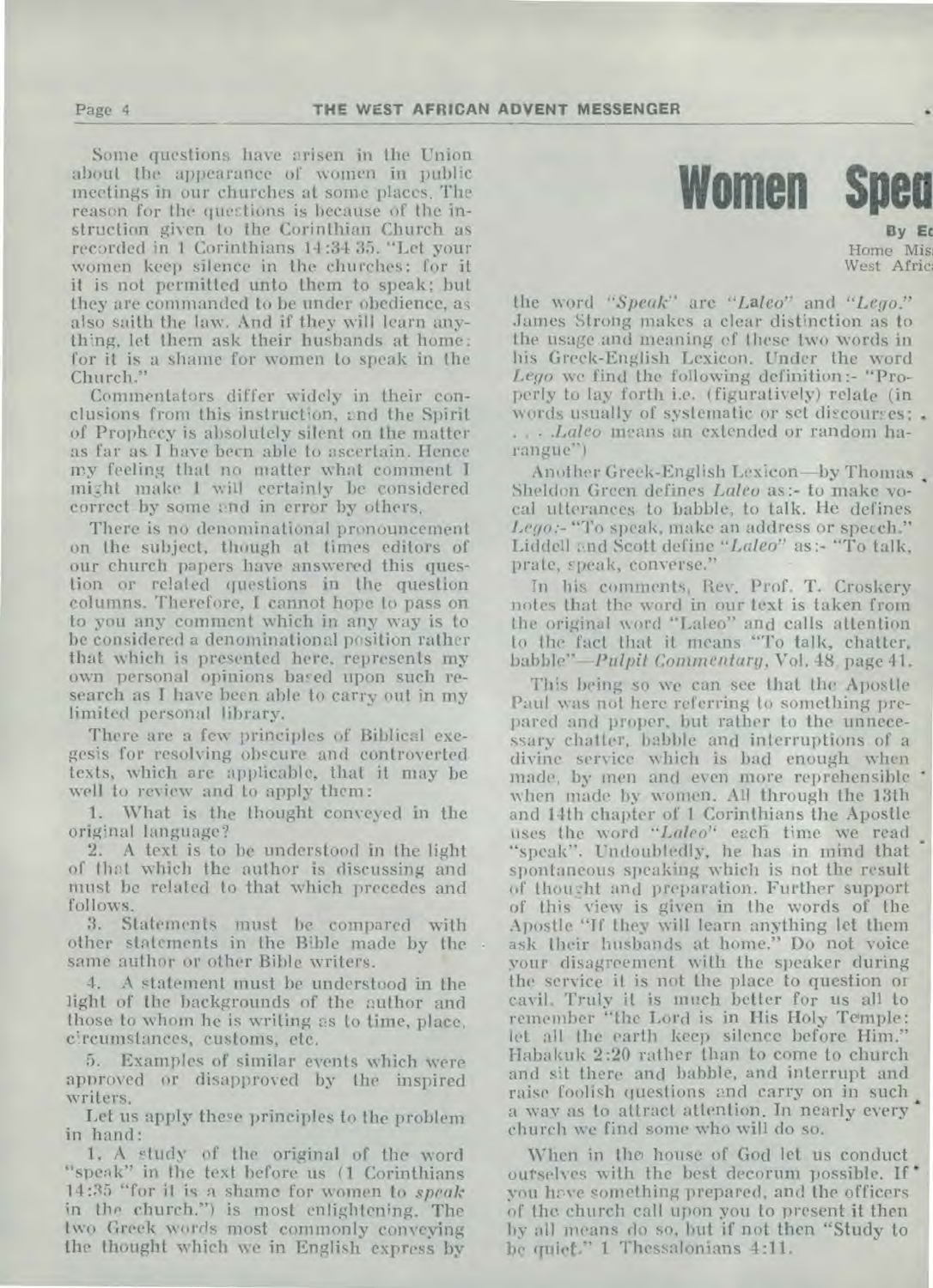

**Keslake**  ry Secretary nion Mission

2. Just what is the burden of the apostle Paul in the 14th chapter of first Corinthians. A careful study of the chapter would indicate that the Apostle was disturbed by reports which had reached him of the confusion which existed in the public worship. He therefore . devotes chapter 11 to a discussion of problems related to the Communion service. "Disorders of the Corinthians on these occasions are censured by the Apostle, 1 Corinthians 11: 21-30." Parkhurst., "Greek-English Lexicon" under word "Agapai," Chapter 12:1-30 discusses the use and abuse of spiritual gifts and the need for recognizing God ordained order in the church. Certain offices command more respect than do others. All are necessary to the proper functioning of the church, just as the parts of the body are vital to its proper functioning. Thus each one should have respect for the other as a member of the body of Christ.

Then we come to chapter 14. Here the great burden of the Apostle Paul is to correct such disturbances as are caused by promiscuous speaking in the church either when under, what some considered to be, the gift of tongues, or by some of the women who, recently emancipated by the gospel, were now able to attend divine services with the men, a thing . prohibited under Judaism, and by many heathen religions. We see the same thing out here in West Africa. Women do not enter the mosque for instance, and in many of the tribes women are excluded from association with men in religious meetings except on special occasions. The great burden of the apostle is clearly introduced in chapter 10:31-33 where he counsels us "do all to the glory of God. Give none offence, neither to the Jews nor the Gentiles, nor to the church of God; even as I please all men in all things, not seeking mine own profit, but the profit of many that they may be saved." All our church services . should be conducted in such a way as to glorify should be conducted in such a way as to glorify<br>God and to give no offence to either those within the church or those without. We can

. not give offence and then hope to save the offended.

He summarizes the counsel which is calculated to remove the reasons for the disturbances which had been reported to him, in the following words:

"Let all things be done decently and in order." 1 Corinthians 14:40.

3. Unfortunately there are few other texts bearing on the point involved to which we can appeal for aid. But we will notice such as there are.

While many find in the writings of the Apostle Paul such statements as would lead them to conclude that women are inferior to men and should therefore be kept under subjection to men, it is through the Apostle Paul that inspiration has seen fit to give to us the strongest statement on the equality of the sexes in the christian religion. (See Galatians 3:26-28.) Existing religions in Paul's day certainly made a distinction between the sexes, always subordinating the women to the men. In many societies a mere boy had greater privileges than did a grown woman. Customs prevailing at the time were such that any decent self-respecting woman would not attempt to push herself forward in any public gathering to speak. For one to do so would be considered bold and brazen, even indecent. Christian women should not lay themselves open to criticism by exercising all their rights and privileges in the gospel, but they could know that as far as the teachings of Christ were concerned there is no distinction in the Christian religion because of sex. With this as a basic teaching of the Christian religion, due care must be exercised in what is done by women who live in a community that is not entirely christian so as not to cause offence. Paul had already told the Corinthians that while "all things are lawful for all things are not expedient." 1 Cor. 10:23. We cannot ignore local situations. We are still in the world, and must, without violating principle endeavour to "live peaceably with all men." Romans 12:18.

Earlier in the letter to the Corinthians the Apostle gave instruction as to how women who are attending public services should dress, particularly if they were to have part in the service either as one "that prayeth or prophesieth." 1 Corinthians 11:5. Both of which necessitated speaking. In prayer one speaks to God. In prophesying one speaks for God. Obviously from this text it should be very clear that there are appropriate times in which women may speak in public. To think otherwise is to make this text absolutely meaningless. When a woman is to speak in public then let her be careful to dress modestly so that those who see her will know that she is not a froward woman, one of low character, as were most of the women who would do such things in Corinth at that time.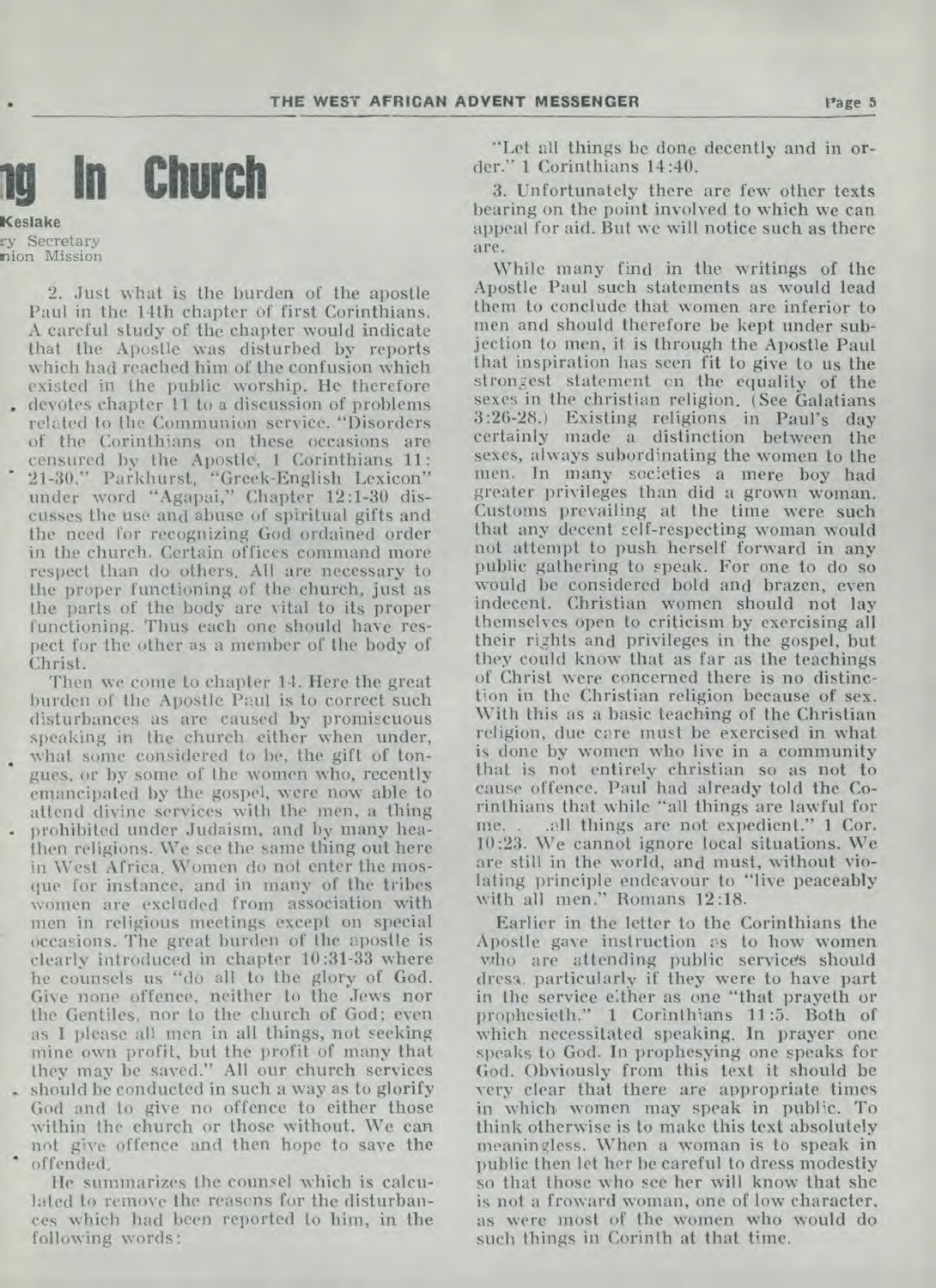Precisely for the same reason, to protect the reputation of the godly women of the early Christian churches, the Apostle Paul, when counselling Timothy, who was to share with him the burden of the churches, and who would bear even greater responsibilities after the departure of the great apostle, saw fit to pass on to him that which he had found to be a safe practice "but I suffer not a woman to teach, nor to usurp authority over the man, but to be in silence." 1 Timothy 2:12.

4. One cannot divorce the writings of the Bible from the circumstances under which it was written, and the backgrounds of the writer and the ones to whom it was written, and hope to arrive at a complete understanding of the truth which is being conveyed.

When Christianity entered upon the scene, it was a radical departure from the religious beliefs and practices of the day. Even Judaism, to which it should have been closely related in ideology, had degenerated through the centuries so that it was very much like the heathen ideologies around it. Early christian converts all came from non-christian backgrounds, many times wholly at variance with the privileges of Christianity. Things were particularly bad in Corinth. "Corinth was of the wicked cities; if not the most wicked, in the apostles day." Its position and commerce brought to it every form of idolatry and corruption, and licentious men and wanton women from all over the world. In the language of that time, to "Corinthianize" was to play the wanton. There were idolatrous women, priestesses, dovoted religiously to lives of abandon. They appeared in public with dishevelled hair and frantic actions. The best classes of women, Jewish, Roman, and Greek, appeared in public veiled,,—M C. Wileox in "Questions Answered," page 209.

Dean Farrar observes, Christian women rose to give their opinions and that without a veil on their heads, as though they were not ashamed to be mistaken for the Hetairae, who alone assumed such an unblushing privilege. So, far from being a scene of peace, the Sunday services had become stormy, meaningless, unprofitable."—The *Life of St. Paul,* page 177.

With such conditions prevailing in Corinth and remembering that the church in that place was made up from converts having just such a background (see 1 Cor. 6:9-11) it is little wonder that the apostle gives the advice he does whicn was calculated to preserve the church from disgrace.

He was urging upon the Corinthian women that they conduct themselves in conformity to those practices which were characteristic of the better class of women. At no time should their conduct be such as to identify them with the profligate.

As Christians we never make a mistake to conform to the rules of polite society. The ideas of good form and social ethics in the community can usually be subscribed to by the Christian community. It is well for us to study the rules of etiquette and then to practise them. It will elevate the church in the eyes of the community.

5. That holy women have taken part in divine services through the ages is evident as we study the word of God. Miriam led a large group of women in a service of praise after the miraculous deliverance at the Red Sea. Exodus 15:20. There are many who as prophetesses spoke for the Lord. Deborah a prophetess judged Israel. Judges 4:4. Huldah the prophetess instructed Hilkiah the priest and other important men in her day. 2 Kings 22:14-20. Noadiah is listed as a prophetess by Nehemiah. Nehemiah 6:14. A time was to come when even more of the young women under the outpouring of the spirit would prophesy. Joel 2:28,29. Peter saw this prophecy fulfilled at Pentecost. Acts 2:17,18.

Turning to the New Testament we find Anna, a prophetess, speaking at the time when Jesus was dedicated to the Lord in the temple. On this occasion she addressed "all them that looked for redemption in Jerusalem." Luke 2:36-38. Philip the evangelist had four daughters "which did prophesy." Acts 21:8,9. In our own day the prophet to the remnant church, Mrs. E.G. White, frequently presented her messages in public.

Though Apollos was a great preacher, an "eloquent man, mighty in the scriptures" it was not only Aquila, but his wife Priscillia with him who took Apollos to one side and "expounded unto him the way of God more perfectly." Acts 18:24-26. "It was perfectly right for women to speak in a proper way in public." M.G. Wilcox in "Questions Answered," page 210.

The comment of T.W. Farrar on 1 Corinthians 14:34 presents what I feel to be a safe interpretation of the apostles instruction. "St. Paul evidently meant this to be a general rule, and one which ought to be normally observed; for he repeats it in 1 Timothy 2: 11,12. At the same time it is fair to interpret it as a rule made with special reference to . time and circumstances, and obviously admitting of exceptions in both dispensations, as is perhaps tactly implied in chapter 11:5. *"Pulpit Commentary."*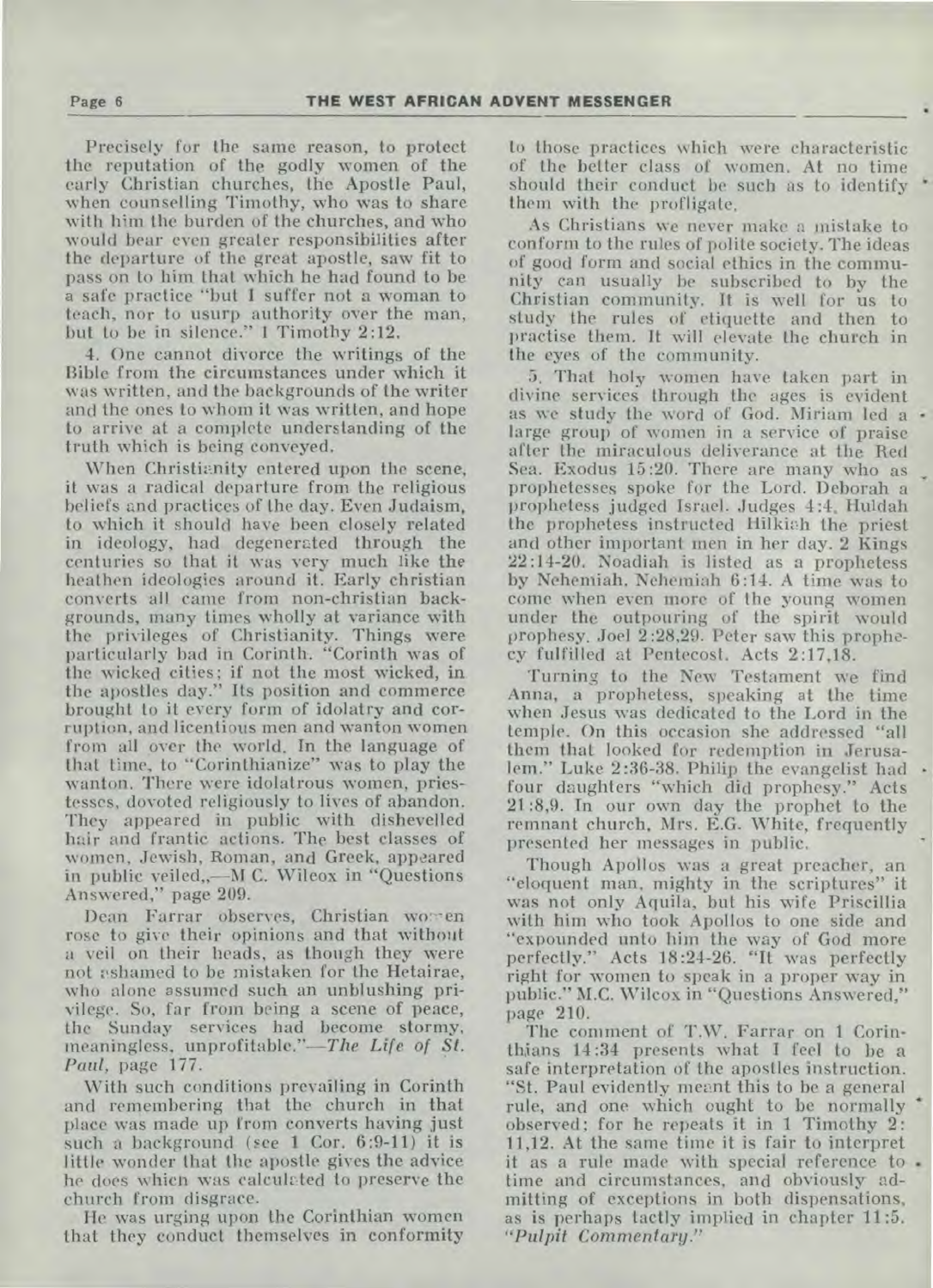From the above study it would seem safe to conclude that there is no reason to prohibit women from speaking in the church provided no reproach will be brought upon the church because of customs that would prohibit women from doing so. In other words it is not inherently wrong, or contrary to Biblical teaching and practice for a woman who is capable to teach a Sabbath School Class, take charge of Sabbath School or the Missionary Volunteer meetings or even to preach. There was a time here in West Africa when women took little or no part in public affairs. Today it is different. More have technical training. More and more they are having to address groups of citizens both men and women. The old attitudes are rapidly changing. For women to speak in public is not only tolerated but fully accepted in the more progressive urban centres. We will hear more and more of women in such places leading out in church services. To many who are still living closer to the old order it may appear to be wrong for they quite naturally argue "it would not be right here."

ile in advertisited in the dealer of the books and advertising the dealer of the line of the line of the line o<br>The complete the complete complete the dealer of the complete the complete the complete the complete the compl

# **Make Your M.V. Meeting Interesting**

**By Howard J. Welch**  Missionary Volunteer Secretary, West African Union Mission

So you have started your Missionary Volunteer Society meeting. Probably you meet on Sabbath afternoon or Friday evening. Good for you! May God help you to have many enjoyable and profitable times together.

With good organization and good leadership you are off to a good start. But here the work begins. If the youth of the church continue to come and to find inspiration you must make those meetings so packed with interest, enthusiasm and variety that you can't keep the folks away; even the grandfathers and grandmothers will be on hand and wish they could turn back the years and be an M.V.

Here are a few suggestions to help your Executive Committee in its planning:-

1. Make plans well ahead (preferably for a whole quarter) so that your programmes have some connection with each other.

2. Assign parts well in advance and be sure each person knows exactly what you want him to do. *Don't* just read parts from the M.V. Kit unless you want to kill your society.

3. Be sure that every member has a chance to do something. Beware of using a few talented ones all the time. Your Secretary should keep a list of members in some kind of chart showing each time any one has a part on the programme.

4. "Variety is the spice of life." Long speeches every meeting are good sleeping medicine. Have many short activities with much variety for example:-

- a. Short lively talks.
- b. Special musical numbers.
- c. Little plays or dialogues on spiritual subjects.
- d. Demonstrations of soul-winning activities.
- e. Open discussions on worthwhile topics.
- f. Bible quiz contests of various kinds.
- g. Story telling of Bible stories or of other character building experiences.
- h. Use pictures, film strips, object lessons.

5. Have a rousing song service. Sing choruses, sing well known hymns. Get everyone to singing with enthusiasm. Plan some special numbers.

6. Relate your programme to the needs of your group. Have an objective or over all aim in every programme.

7. Start your programmes on time and keep them short. If a speaker runs too much beyond the assigned time pull his coat tail, ring a bell or quietly say "time is up." (Of course don't do this to a guest speaker.)

For those who do not have as yet access to the M.V. Programme Kit here are a few suggestions for programme subjects. You will think of many more. Some of these are being successfully used by M.V. societies in West Africa.

1. Scenes from the Lives of Bible Characters. A programme could present young men of the Old Testament or young men of the New Testament or women who knew Jesus. (This could be a series of programmes.)

2. Presentation of Christian Virtues with programmes on such subjects as:- Temperance, Honesty, Courage, Purity, Courtesy. (This could be a series of programmes.)

3. One or more programmes on lessons from Nature, God's Other Book.

4. Programmes on various ways of sharing one's faith.

5. A series of programmes on incidents from denominational history.

6. A testimony Meeting programme in which (Continued on page 3)